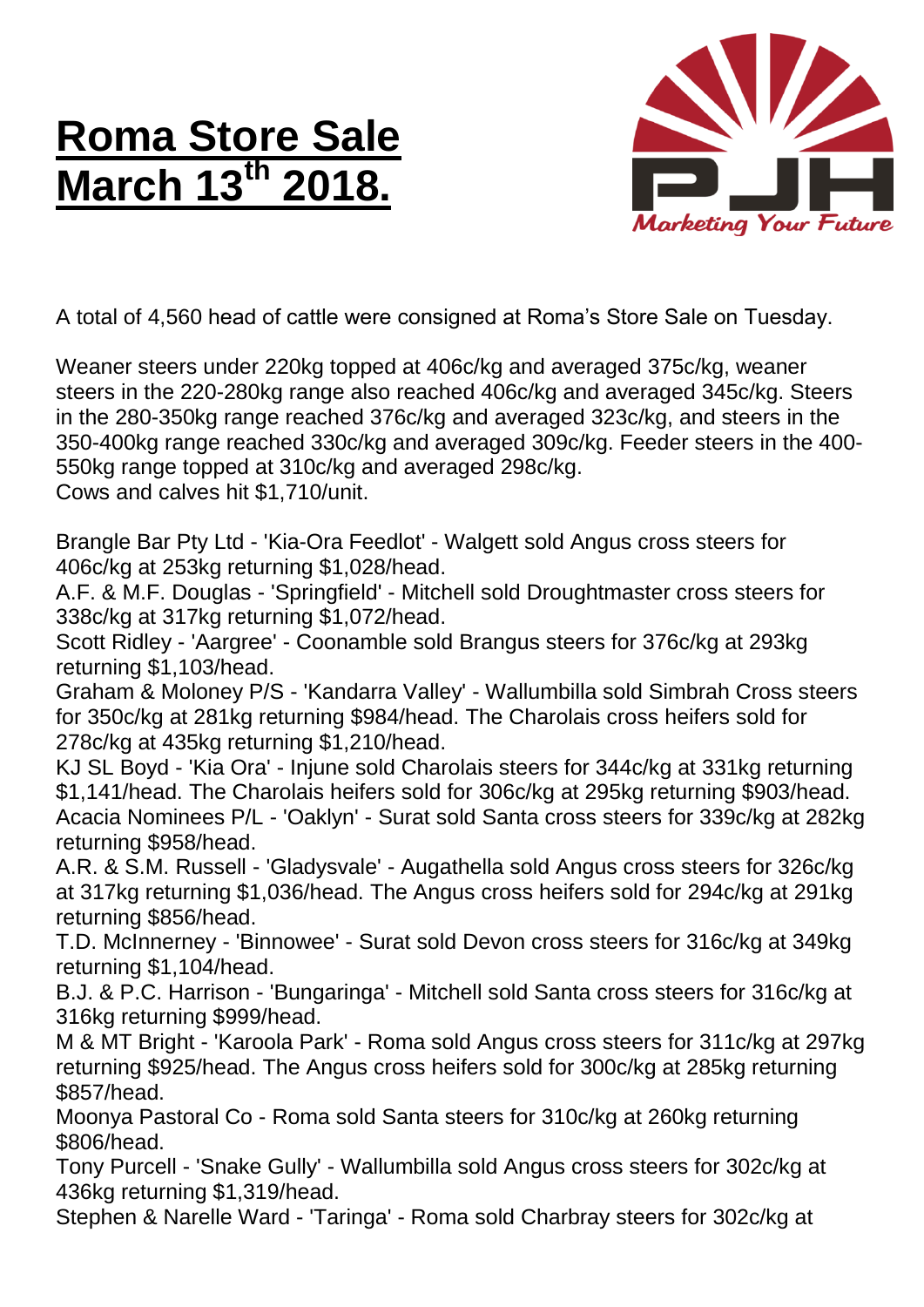406kg returning \$1,226/head. The Charbray heifers sold for 294c/kg at 313kg returning \$923/head.

Ferguson Cattle Co - 'Annie-Vale' - Roma sold Charolais cross steers for 300c/kg at 520kg returning \$1,561/head.

Heifers under 220kg topped at 358c/kg and averaged 309c/kg, while heifers in the 220 – 280kg range topped at 330c/kg and averaged 275c/kg. Heifers in the 280- 350kg range topped at 306c/kg, averaging 283c/kg. Heifers in the 350-450kg range topped at 304c/kg, averaging 271c/kg.

Doug Cameron Livestock Trust - 'Nive Downs' - Charleville sold Angus cross heifers for 358c/kg at 185kg returning \$662/head.

JP & KA Pearson - 'Roselea' - Roma sold Santa heifers for 304c/kg at 361kg returning \$1,100/head.

Close Marketing No 2 Pty Ltd - 'Lagoon Creek' - Roma sold Angus heifers for 280c/kg at 387kg returning \$1,085/head.

Cows in the 300-400kg range reached 238c/kg and averaged 191c/kg, while cows in the 400kg-500kg range reached 238c/kg and averaged 216c/kg. Cows over 500kg topped at 264c/kg, averaging 231c/kg.

A. Swan - 'Springtime' - Wallumbilla sold Angus cows for 241c/kg at 621kg returning \$1,499/head.

Bulls under 400kg topped at 349c/kg and averaged 299c/kg, while bulls in the 400 – 600kg range topped at 288c/kg and averaged 271c/kg. Bulls over 600kg topped at 269c/kg, averaging 257c/kg.

## *PJH sell 1 st position next week.*

*Please be aware that all cattle being sold must be accompanied by a National Cattle Health Declaration as well as NVD*